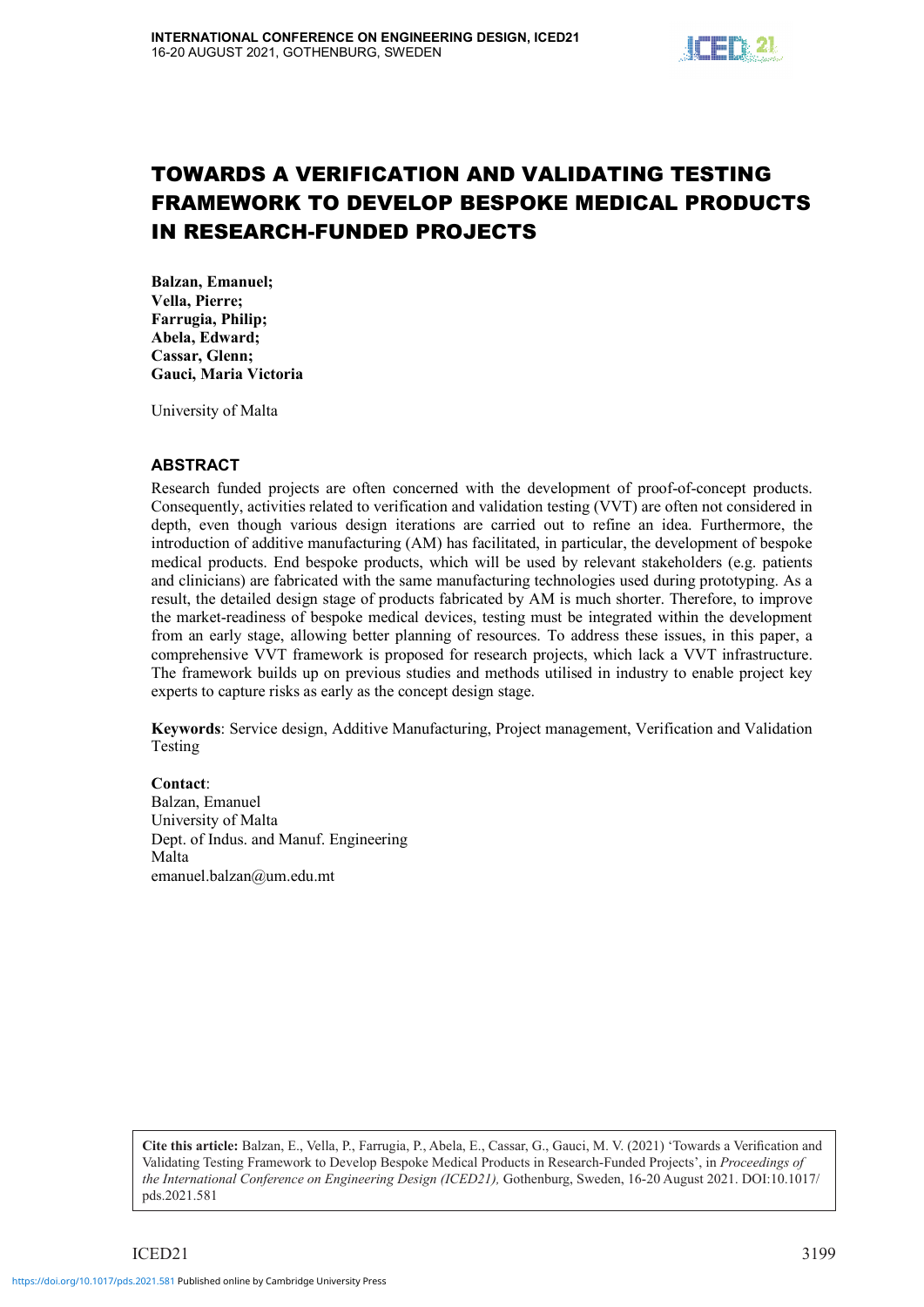# 1 INTRODUCTION

Additive manufacturing (AM) has opened up many possibilities in the medical field, allowing the development of ready-made, multi-material and bespoke class I, II or III medical devices (MDs) (Morrison *et al.*, 2015). Class I devices are non-intrusive and so present the lowest amount of risks to patients. Nonetheless, to place such products on the market, one must comply with the regulatory requirements and demonstrate that the MD is safe and reliable. Although the EU Medical Device Regulation (MDR) 2017/745 requires manufacturers to have a Quality Management System in line with ISO 13485, the standard does not provide guidance on Verification and Validation Testing (VVT).

With much focus on designing and fast prototyping innovative solutions, research funded projects involving many partners may tend to neglect or delay the evaluation phase (Bjarnason *et al.*, 2014). This is more evident in projects that are user-centric, where most of the efforts are made on collecting the user requirements, generating concepts, prototyping and testing with respect to usability and efficacy, rather than on product quality and reliability (Mao *et al.*, 2005). Although guidelines on how to design parts and form features for different AM technologies are widely available, VVT to assess the quality of the layer by layer forming process aspect of parts remains a seldom researched topic and disregarded in such projects. Carefully planned VVT activities during the design process ensure that products are safe and reliable, have good built-in quality and meet the requirements that they were designed for (Engel, 2010). Given the importance of testing the mechanical properties of AM parts, VVT should be embraced from the beginning of new projects to reduce quality risks, testing time and costs of AM bespoke controllers.

Literature in the field of VVT of tangible products is conspicuously limited and no guidelines or frameworks exist to support additive manufactured products. Within this context, the overall aim of this research is to propose a comprehensive top-down/bottom-up Verification and Validation Testing framework that can be integrated within the design process of bespoke and/or innovative products. Based on this introduction, the rest of this paper is organised as follows. The following subsection provides further information on the motivation of this work. In section 2, a literature review on the development and use of VVT approaches is described, followed by the identified research gap. The developed VVT framework is illustrated and detailed in section 3. The framework is discussed in Section 4 together with a pilot implementation, while future work and conclusions are drawn in section 5.

### **1.1 The need for a VVT framework for bespoke devices**

A high percentage of class I MDs recalls are due to design and software issues (Joshi, Zhu and Xu, 2019). Manufacturers must test products well before going in production. It is easy to have a weak alignment between tasks in new projects, especially ones that are interdisciplinary and involve multiple partners from different countries and whose roles and responsibilities are diverse. Misaligned product development activities eventually result in quality problems, delays and wasted effort (Bjarnason et al., 2014). Moreover, the element of bespoke in the design elicits different requirements from different user groups. Testing and quality control attribute to the highest costs in product development (Engel, 2010) and between 35% to 50% of the development resources (Tahera, Earl and Eckert, 2014). Given that research funded projects, involving academia and industry working on innovative products or technologies, often lack the infrastructure for VVT, a framework is needed to guide the planning and execution of VVT. This would enable a smoother testing strategy that utilises human, material and machine resources in a more concurrent fashion by involving users throughout the design process.

This paper stems from the PRIME-VR2 project in which bespoke virtual reality controllers are developed for rehabilitation of upper limbs in three user groups, namely people with sports injuries, post-stroke impairments and dystonia. In such applications, the movements of the whole arm, hand and fingers need to be monitored accurately and so, bespoke devices are necessary to ensure that the end user is comfortable during rehabilitation activities and accurate data is being collected. In contrast to mass produced controllers, every additive manufactured product is different based on the anthropometrics of each user and other specific functional and non-functional needs. The other difference is that the final bespoke product will be produced in the same way to the samples built during the prototyping phase. A bespoke product is still a technical system whose success depends on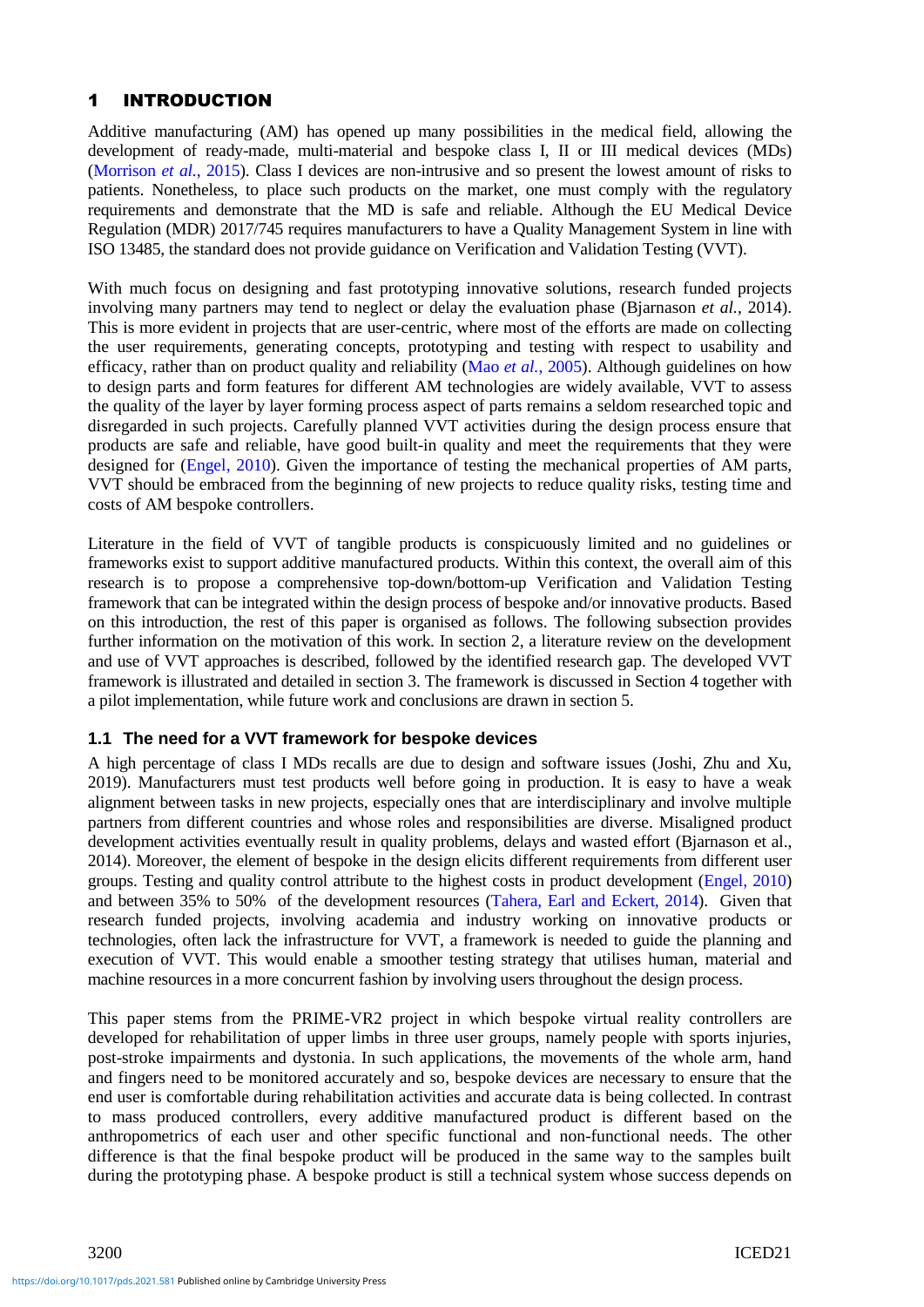whether customer's expectations are satisfied or not. Provided that testing is done to improve the design and its manufacturing processes, deficient planning can have a negative impact on the product (Lévárdy, Hoppe and Honour, 2004), especially when the detailed design stage is very short.

As argued in (Engel, 2010), in literature one can find various definitions for Verification and Validation. In this article, the definition proposed by (Hoppe, Engel and Shachar, 2007; Shabi, Reich and Diamant, 2017) is adopted, that is, *verification* is the process of evaluating whether a product was built with the right quality by testing for the technical/engineering requirements of a product and its subsystems and components. On the other hand, *validation* is the process of evaluating whether the right product was built for the customer's needs by testing for the customer requirements. By *testing*, it is understood that a component/system/device is operated under pre-set controlled conditions and the exhibited behaviour is observed and recorded. The aforementioned aim of the study will be achieved by addressing the following research questions: (i) how VVT activities, if any, were employed in emerging technologies to predict the integrity of parts being produced? (ii) what challenges exist in adopting a VVT approach, especially in international consortia? and (iii) how to approach VVT in research projects, given that innovative solutions are being explored?

# 2 RELATED WORK ON VVT

In many industrial projects, VVT occurs late in the design stage (Engel, 2010). In fact, the guidelines document for the ISO 13485:2016 (Abuhav, 2018) suggest adopting the Waterfall model where VVT activities are only considered after the design process is concluded or a proof of concept is available. This methodology was adapted by (Morrison *et al.*, 2015) in testing 3D printed class III medical devices. In reality, just like manufacturing capabilities become input to the requirements, testing constraints can cause further design iterations. However, testing late in the development process results in fewer opportunities to amend issues, whilst increasing the chances of missing deadlines and quality targets. Therefore, testing should not be treated as a subsidiary product development requirement. In (Ward and Clarkson, 2002), manufacturers are encouraged to adopt a risk-based approach, by analysing the different risks involved to influence the methods of verification and their priority. For instance, designs that pose higher commercial and development risks shall be given higher priority during the design process so that testing can be done early. Although early testing may lead to misleading results and cause manufacturers to incur higher testing costs, such an approach guides the design development and avoids rework. Ward & Clarskon also consider the appraisal of the possible verification methods based on how reliable the tests results would be in the case of prototypes not having the same manufacturing process as the end product.

An improved way of looking at the waterfall model was suggested by (Forsberg and Mooz, 1992) through the V- or Vee-Model, where product development activities post implementation flow upwards. This model suggests that as soon as user requirements are defined, the method of validation must be determined, and as these requirements become more granular and turn into engineering requirements, their verification method is also determined. In this way, impacts due to testing are integrated into engineering requirements. Engel (2010) uses this lifecycle model to define the VVT lifecycle model. A standard procedure for VVT planning, the SysTest VVT Process, has been established by (Lévárdy, Hoppe and Honour, 2004), which consists of nine steps spread over three main stages. As will be explained in the next section, the first stage, VVT tailoring, instils a culture of embracing VVT prior the start of the project.

The need to produce faster and adaptive solutions, especially in software engineering, resulted in embracing Agile development. In the Scrum Agile approach, the development process is divided into a number of short, incremental and iterative sprints of 1-4 weeks by which a minimum viable product is produced at the end of each development period. Garzaniti, Fortin and Golkar (2019) argued that research projects adopting Agile principles in multi-party consortia failed because every partner has its own development process and therefore, "it requires coordination with traditional systems engineering approaches". Garzaniti, Fortin and Golkar proposed a hybrid product development process where at the organisation layer, each partner may adopt an agile or a stage-gate (waterfall) approach, and activities are controlled by the coordination layer, where work packages are defined to achieve the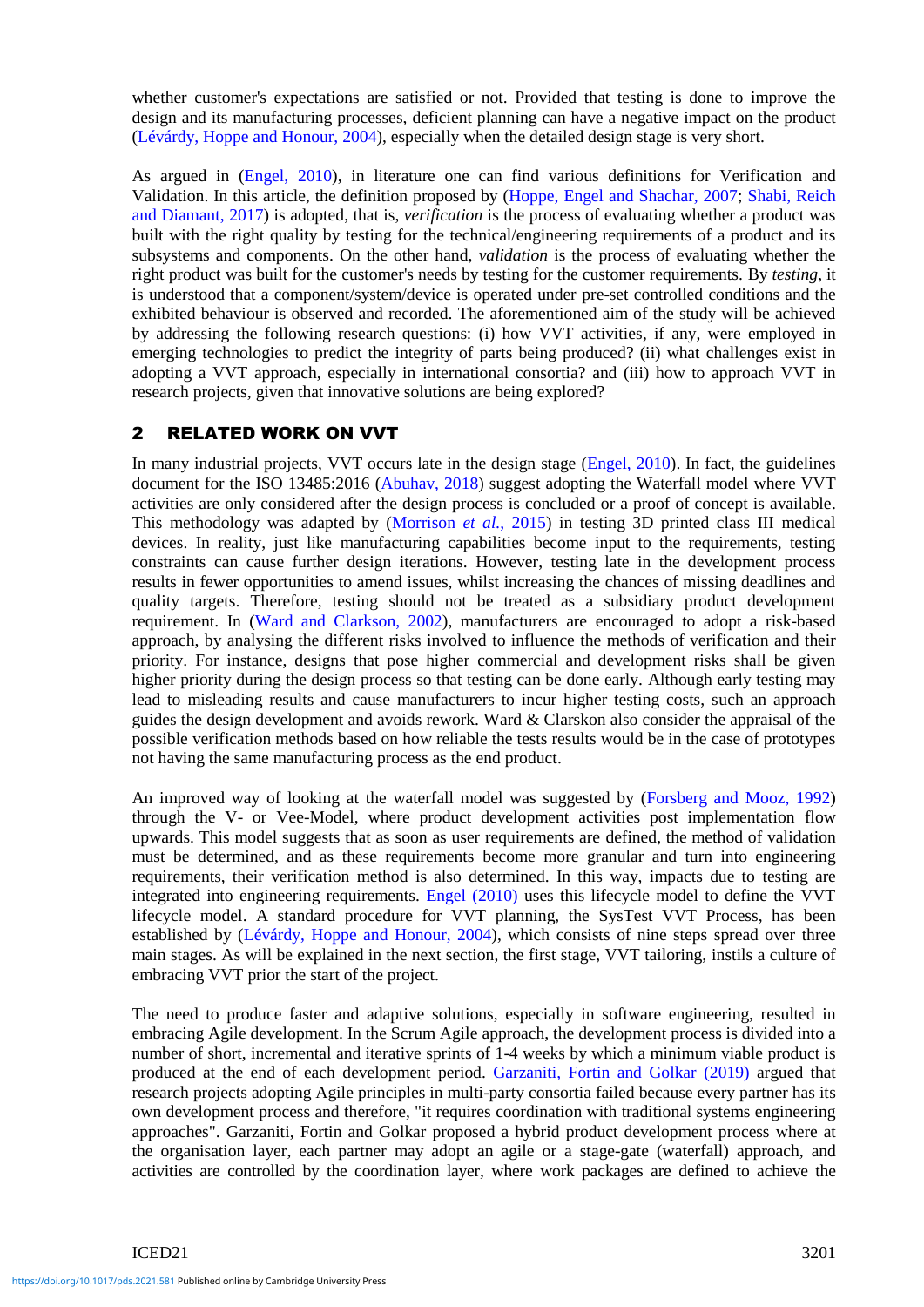deliverables specified in the consortium layer. The authors claim that stages and gates are critical to align activities and arrive at milestones. A partner that adopted the Agile approach had to often make assumptions which proved to be wrong in the later stages, causing unnecessary efforts and deviations. Although there were benefits such as accelerated rapid prototyping, they reported difficulties in coordinating activities due to the asynchronous development and "challenges in implementing rigorous verification and validation due to diverging integration readiness of interdependent system components".

Recognising the large investment that companies dedicate to ascertain the highest quality, research has advanced in finding ways to optimise the VVT strategy by modelling the cost of quality (Hoppe, Engel and Shachar, 2007; Engel, 2010). Other researchers deemed that testing planning and execution takes plenty of a project's resources. Bensalem, Havelund and Orlandini (2014) developed a scheduling and planning system for VVT in software projects. Recent work (Shabi, Reich and Diamant, 2017) focused on developing an intelligent VVT planning system for project managers in industrial projects, which is able to evaluate the project's budget, schedule and risks and suggest an optimal VVT plan. Hence, allowing organisations to optimise the use of resources. However, the model looks at the risks in terms of a cost factor which has a subjective value.

Another way of limiting the cost and time of testing is to determine the essential physical tests required to be performed. Most physical tests are considered to be Destructive Tests (DT) as the component, subsystem or system under test goes through severe conditions. On the other hand, Non-Destructive Tests (NDT) include visual inspections, measurements and simulation tools. The latter could be finite element analysis software or model-based design approaches which could be used throughout the design process (Murphy, Wakefield and Friedman, 2008). Tahera, Earl and Eckert (2014) explain that tests are interlinked. Sometimes a test can confirm multiple criteria but in other cases, a sequence of tests is required to confirm the integrity of products. They also argue that computer-aided engineering modelling and simulation software, or virtual testing, is an alternative way to carrying out testing to provide input to further physical testing or direct feedback to the design. Their approach combined Quality Function Deployment (QFD) and Failure Modes and Effect Analysis (FMEA) to prioritise between testing activities by highlighting which customer requirements are most important and which design features are most critical. They explain that apart from design verification and product validation, industrial testing also occurs during system demonstration. However, their approach does not support the ability of producing ready-made, bespoke solutions thanks to the geometric freedom of AM.

Research funded projects are carried out to explore and generate new knowledge. Even though partners may have experience on already defined technologies, innovative concept development or technologies which are not yet fully explored require appropriate testing. Although testing is an integral part of product development, compared to design, not much literature is available. This literature review showed that for effective planning, testing considerations should be made before project initiation, especially in projects with international consortia. A gap in literature has been identified within projects that are innovating and using manufacturing technologies which are not mature. In the early days, additive manufacturing was only used for rapid prototyping but now it is being used to produce ready-to-market bespoke products. No reference to VVT is made in literature on the development of bespoke products whose design process is user-centred. In such contexts, efforts carried out to develop the first proof-ofconcept (POC) should not be discarded but integrated within the entire VVT strategy and planning. Bespoke products commonly vary with respect to dimensions but depending on the application, functional requirements may also change. Although it is difficult to verify and validate every bespoke solution produced through AM, core functional elements in the design must be verified and validated properly. For such reason, design and testing activities must be aligned and run concurrently such that the design is continuously improved whilst reducing testing efforts.

# 3 A FRAMEWORK TOWARDS A VVT PLAN

The proposed VVT framework for projects involving AM products is shown in Figure 1. It is important to keep in mind that bespoke solutions produced via AM are not prototype parts, even though the fabrication process of prototype-level parts and production-level parts are the same.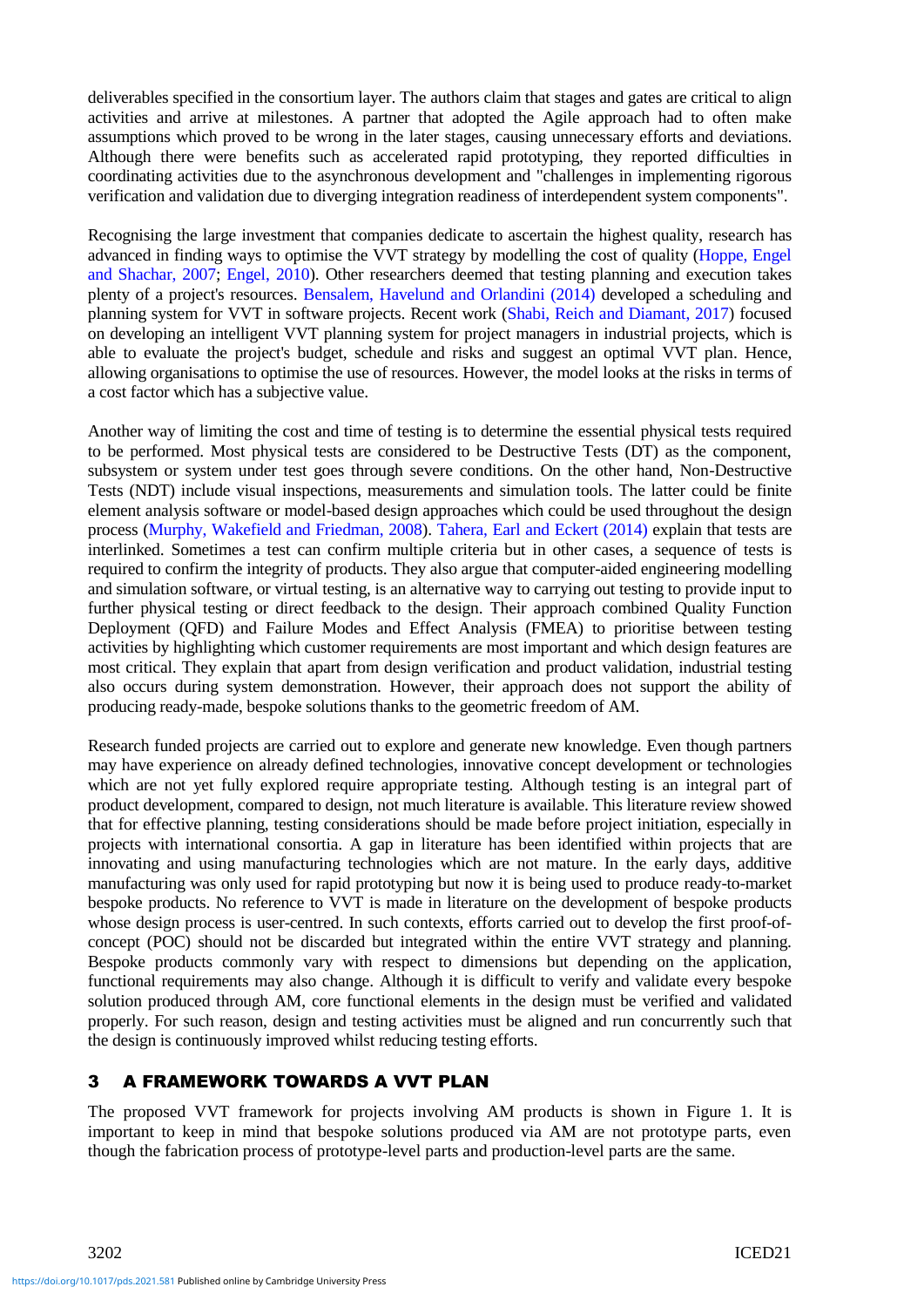

*Figure 1: A VVT framework for innovative bespoke solutions*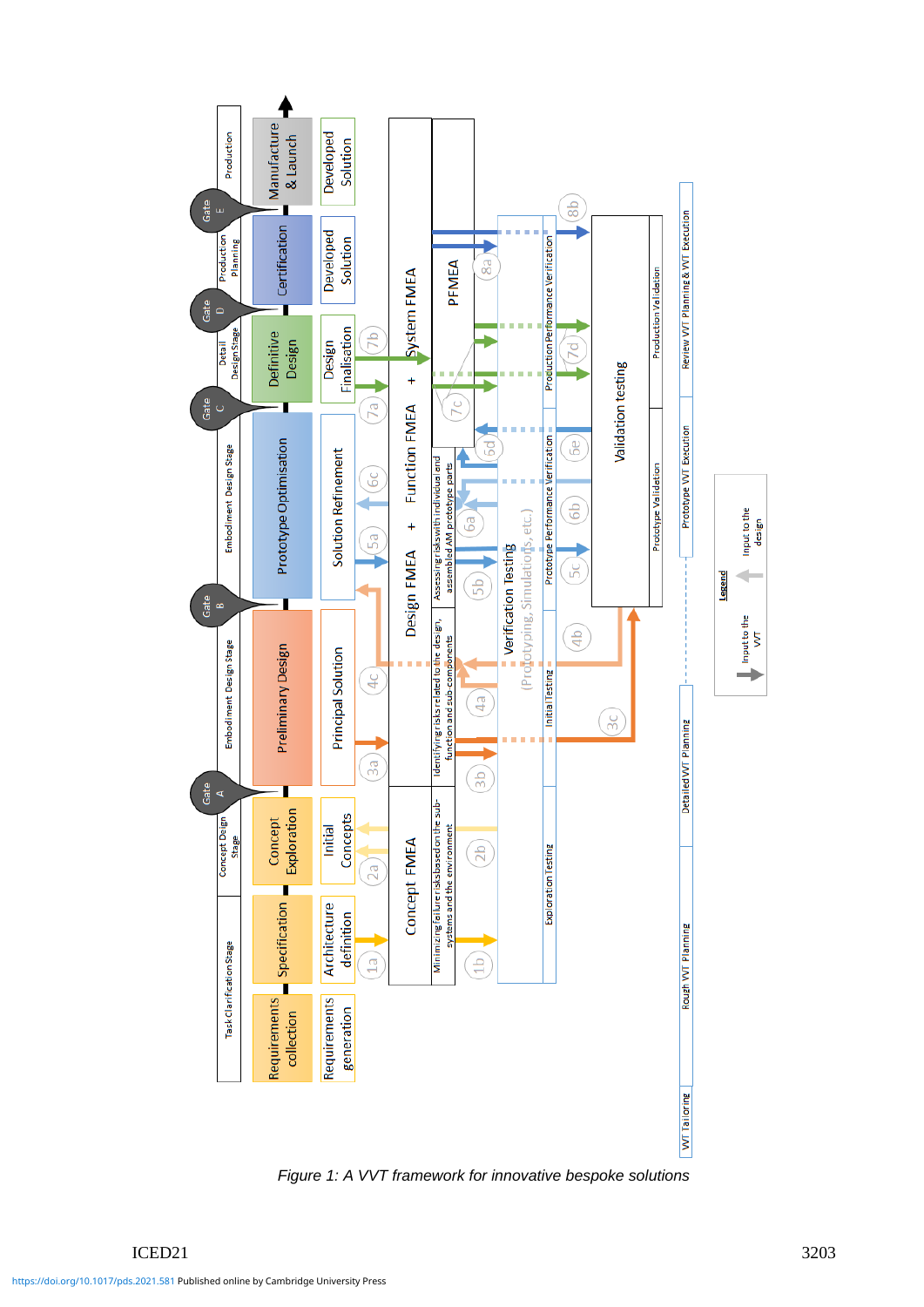Similar to (Ward and Clarkson, 2002), this framework emphasises the need to understand the risks involved from an early stage such that foreseeable problems such as defects can be reduced or eliminated, and VVT activities can be planned in advance by making use of risk capturing tools. Since POC projects focus on the design aspect, the systematic engineering approach of (Pahl et al., 2007) was used as the backbone of the framework. The SysTest VVT process found in (Lévárdy, Hoppe and Honour, 2004) has been overlaid on top such that POC solutions can be analysed as early as the product architecture starts to be compiled. Two intermediate stages have been added to the SysTest VVT process by proposing a Prototype VVT Execution and a Review VVT Planning between the Detailed VVT planning and the final VVT Execution stages. Similar to (Garzaniti, Fortin and Golkar, 2019), gates have been used for critical design stages. All five stages are explained next with respect to eight steps, labelled 1 to 8, and five control gates, labelled A to E, which allow the design process to proceed to the next stage.

Furthermore, due to the lack of VVT guidance in standards, a top-down/bottom-up approach is needed in identifying what tests could be done. As shown in Figure 2, the project team's knowledge on similar products, standards from other industries, and user focus groups among other sources, will assist in determining the inputs, that is, the type of tests, and outputs, that is, the criteria of assessment by which innovative bespoke products can be evaluated as fit for the market.



*Figure 2: A top-down/bottom-up approach in VVT knowledge input*

# **3.1 V**V**T Tailoring**

As defined in (Engel, 2010), the tailoring stage is carried out before commencing the project and its purpose is to understand the characteristics of the project being tackled and to decide to what extent a VVT methodology will be deployed. Uusitalo et al. (2008) suggest that it is good practice to have personnel dedicated to testing during the whole development process because "testers have different viewpoints than requirements analysists and developers". For instance, they can suggest requirements and also highlight in advance potential testing problems during design reviews. The adopted VVT heuristics depend on their experience, the project parameters (size, complexity and type of the project), limited resources affecting VVT (personnel, schedule, budget, facilities, etc.), and the project's product characteristics parameters (e.g. innovative, complex, upgrade, critical, and so on). The rest of the framework is based on the assumption that research funded projects are fairly large and complex and involve concept exploration research for an innovative product.

# **3.2 Rough VVT Planning**

During this stage, one needs to decide upon the VVT strategy that will be taken for the project. For reference, (Engel, 2010) provides details on how to develop the VVT strategy and master plan. Only when the system architecture and/or system specifications become known it is possible to start laying down of the VVT plan. In this methodology, the quality culture of the automotive industry was adopted such that early risks can be captured in a Concept Failure Mode and Effect Analysis (CFMEA) (Ford Motor Company, 2011). As shown in Figure 1, from the customer requirements, the design team is able to formulate the product architecture and in turn, initial risks (Step 1a) about the product can be foreseen in the CFMEA. These risks could be common risks associated with similar competitive and non-competitive products. The CFMEA starts by considering the product at system level but as the architecture becomes more granular and actual concepts of the product start to be produced, one can start looking at a subsystem and component level.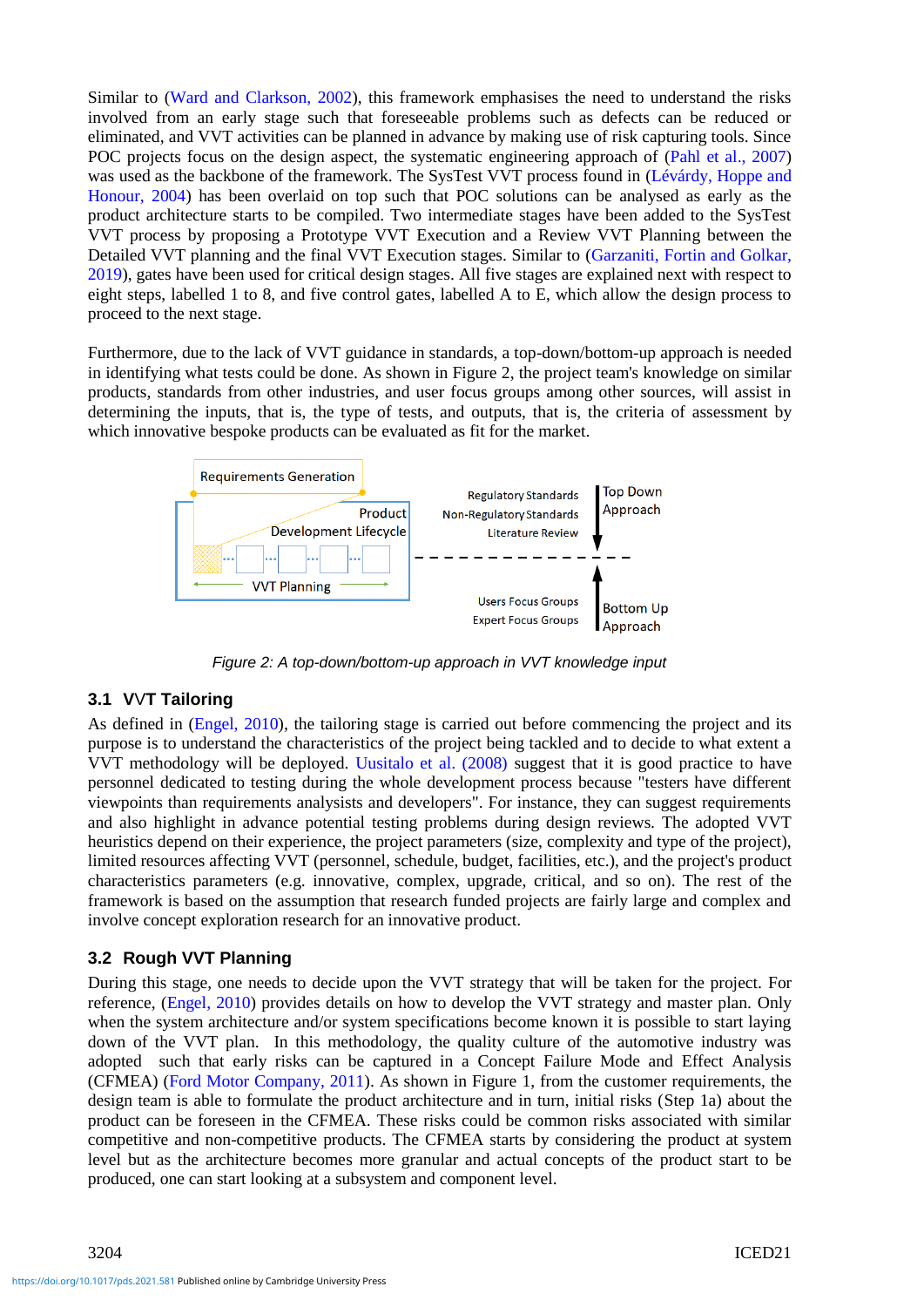#### *3.2.1 Concept FMEA*

A CFMEA is a proactive tool that can be applied whenever one is working on a new project. It allows designers to start the verification process by identifying potential risks associated with the product (or technology) before the actual hardware is chosen. Apart from a list of potential concept failures, it provides designers with a list of actions to eliminate failures, to specify specifications and processing parameters, and to highlight potential testing standards and requirements. For instance, there is a tendency that mechanical buttons jam if not designed well. Knowing in advance the causes of failures associated with buttons, designers can prevent failures by adopting button design guidelines or consider to user alternative solutions. For each potential cause of failure, a Risk Priority Number (RPN) is computed by multiplying the severity, occurrence and detectability factors. Based on the RPN, designers and project experts are guided to select the best principal solution, adopt features from various concepts (Step 2a) or foresee ways on how the risk can be mitigated by initial testing (Step 1b).

#### *3.2.2 Exploration Testing*

Initial (virtual or physical) verification testing enables designers to test new concepts before incorporating them in the principal solution. Early testing can (i) identify whether a concept is worth of further exploration, (ii) define ways the product should be tested and (iii) get an understanding on the capability of the design. Findings from this test (Step 2b) allow for further conceptualisation or to progress in the design. During this phase, methods for the performed tests are documented as per the guidelines in (Engel, 2010). The design process is ready to proceed past the first gate (Gate A), when the design team is confident with the selected principal solution.

#### **3.3 Detailed VVT Planning & Prototype VVT Execution**

During the detailed VVT planning stage, the testing strategy developed in the previous stage is optimised and converted into a master plan that thoroughly covers every component within a product. Note that, the VVT plan keeps being optimised until product certification (Gate D). The experience gained during Exploration Testing will help in defining the details of the verification tests that will be performed during the Embodiment phase. Typical details include the nature of test (virtual/physical), the verification method when to test the components, the number of components or complete products to be tested, equipment required, testing parameters, etc.

The available resources will determine what is achievable. First, it is suggested to consider the applicability of virtual tests. Physical tests on an entire system involve higher costs than testing the sub-assemblies or individual components. The idea is to granulate the necessary testing to the components or smaller subsystem, such that a level of confidence is attained before executing full set of testing including tens or hundreds of samples. Prototype VVT execution refers to all the Destructive and Non-Destructive tests carried out during Embodiment Design stage.

The first run of the detailed VVT planning and prototype VVT execution ends when the principal solution undergoes the first design cycle (Gate B). Since multiple design iterations may occur during Prototype Optimisation, the VVT plan keeps being optimised (Steps 3 and 5) as long as testing provides the necessary feedback (Steps 4 and 6) that the proposed solution does not need further refinement. Note that all testing results must be recorded.

#### *3.3.1 Design FMEA, Functional FMEA, and System FMEA*

Based on the principal solution the design team will formulate the Design, Functional and System FMEAs (Step 3a). All three types of FMEAs build upon the CFMEA but consider different aspects of the product. Their main objectives are to identify failure modes and their respective cause, and establish preventive actions to reduce/eliminate the chances of having quality or safety risks.

*Design FMEA* considers potential failure modes triggered by design deficiencies that cause the product to malfunction before its expected lifetime and/or be a safety hazard to its users. *Functional FMEA* treats the product as a black box and focuses on the intended function that the product was designed for, focusing to identify causes that lead to potential loss of functionality. *System FMEA* concentrates on failure modes caused by interactions deficiencies that may happen at a sub-system level and external to the product being developed such as human-product interactions or interactions with other

ICED21 3205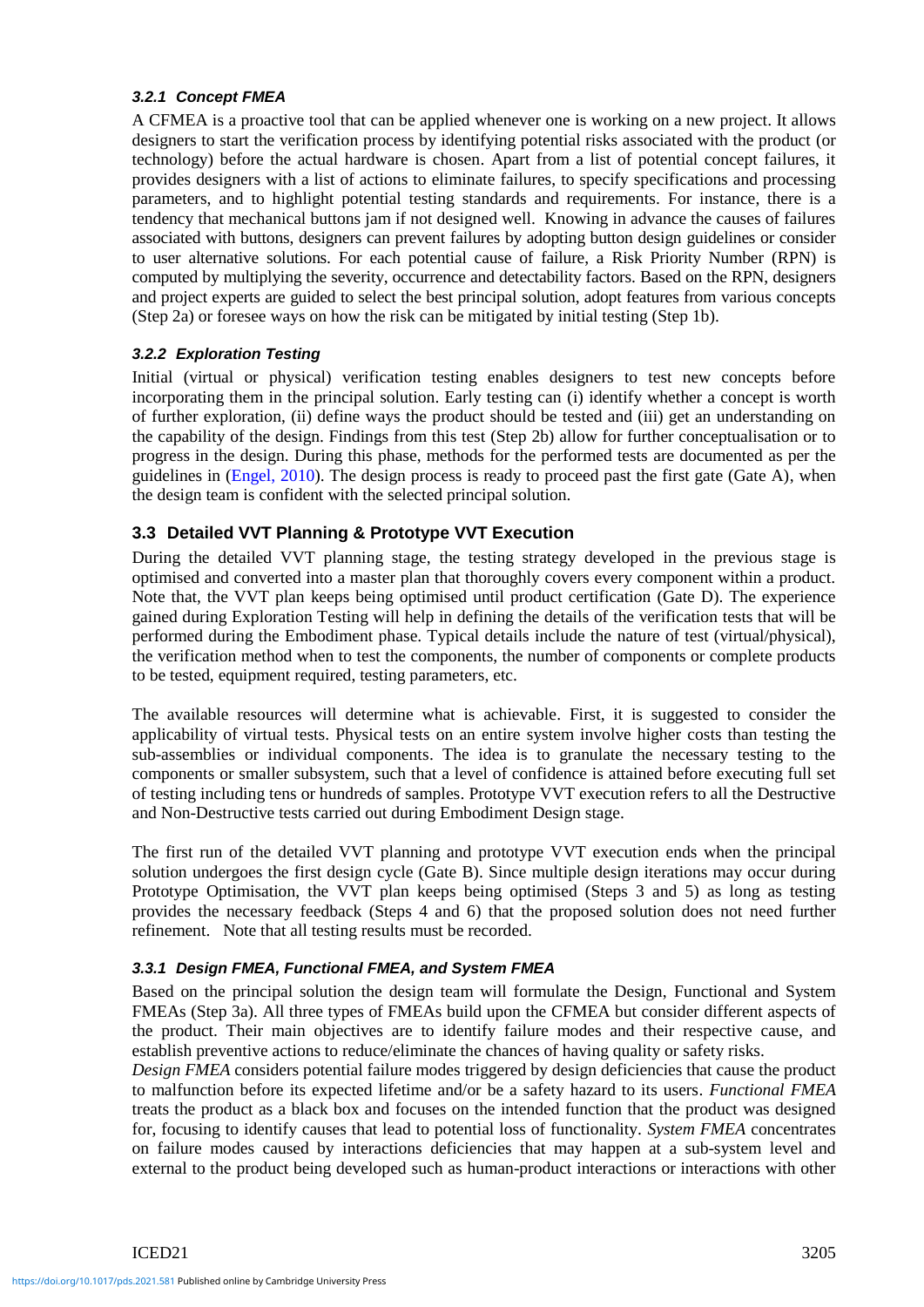systems in the environment. Since the focus of this paper is the production of bespoke parts, then it means that production parts will differ with respect to the dimensions and form of the system. Tests need to consider and assess the effect on the integrity of the system when the design (design, form, material, etc.) varies. Note that, every time the design gets updated, likewise, the FMEAs get revised.

### *3.3.2 Initial Testing*

The RPN for the identified causes in the FMEAs can be reduced through the preventive/corrective actions such as verification tests (Step 3b), where positive results can assure the designers and project stakeholders that the risk is lower. Engel (2010) suggest two types of testing: White-box and Blackbox testing. The former consists of tests that are done at sub-assembly and component level, whereas the latter is testing on the whole product irrespective of the subcomponents. Similar tests (Step 3c) can be done to validate design features with respect to customer requirements. As suggested in (Uusitalo et al., 2008), early tester participation is strongly recommended as this increases the chances of success. The results of such tests, (Step 4a) and (Step 4b), are reviewed in order to update the FMEAs and to prepare for the second iteration of design (Gate B).

### *3.3.3 Prototype Performance Verification and Prototype Validation*

During solution refinement, it is necessary to test the entire prototype system (Step 5a). At this stage the FMEAs have been updated with the necessary preventive/corrective actions. The testing (Steps 5b and 5c) required to be conducted in this stage will eventually validate and verify the prototype (Steps 6a, 6b, and 6c). However, feedback from the verification and validation testing (Steps 6d and 6e) can be used to capture and outline ways of preventing process defects in the Process FMEA. The design process is ready for Gate C signoff when the team, from the last round of testing, knows that only minor tweaks are left to finalise the design.

### *3.3.4 Process FMEA*

The Process FMEA derives from the Design FMEA and is only concerned with the potential failures that result from the AM process producing the parts, material quality, the assembly process, and human errors. It must be underlined that all FMEAs, except for the CFMEA, are living documents, meaning that they can be updated post-production stage in case new mechanisms of failure are detected, or if a foreseen failure was not fulfilled by the VVT performed during development.

### **3.4 Review VVT Planning and VVT execution**

During this stage, the last design iteration confirms that latest changes in the design (Step 7a) and process parameters (Step 7b) produce the desired results. At this point, the design of all components is concluded and no further changes are made. The VVT master plan should be updated according to the results obtained in every design iteration. Furthermore, requirements that need to be tested for certification must be listed and detailed similar to the tests carried out.

### *3.4.1 Production Performance Verification and Production Validation*

The last testing activities (Steps 7c and 7d) are similar to the prototype performance verification and prototype validation (Steps 5b and 5c) with the difference that the final parts tested are production representative parts. Since all parts will be produced through AM technologies, the production representative parts are fine-tuned with respect to the final production parameters established. These final tests will confirm that the system is expected to function as per design intent when handled by the customer and these results may be used to apply for the CE marking. In case a notified body wants to reassess the performance and safety of the product before certification, the manufacturer or an external lab may perform (all or some of) the tests (Steps 8a and 8b) mentioned in the VVT master plan.

# 4 PILOT IMPLEMENTATION AND DISCUSSION

The proposed VVT framework is being adopted in the development of a bespoke controller for the PRIME-VR2 project. A detailed CFMEA was developed after the system architecture of the controller was defined. The CFMEA was updated every time concept solutions were proposed in order to evaluate their associated risks and suitability. Solutions with a high RPN number were avoided while dubious ones were prototyped and low-fidelity testing was performed. Since a user centred approach is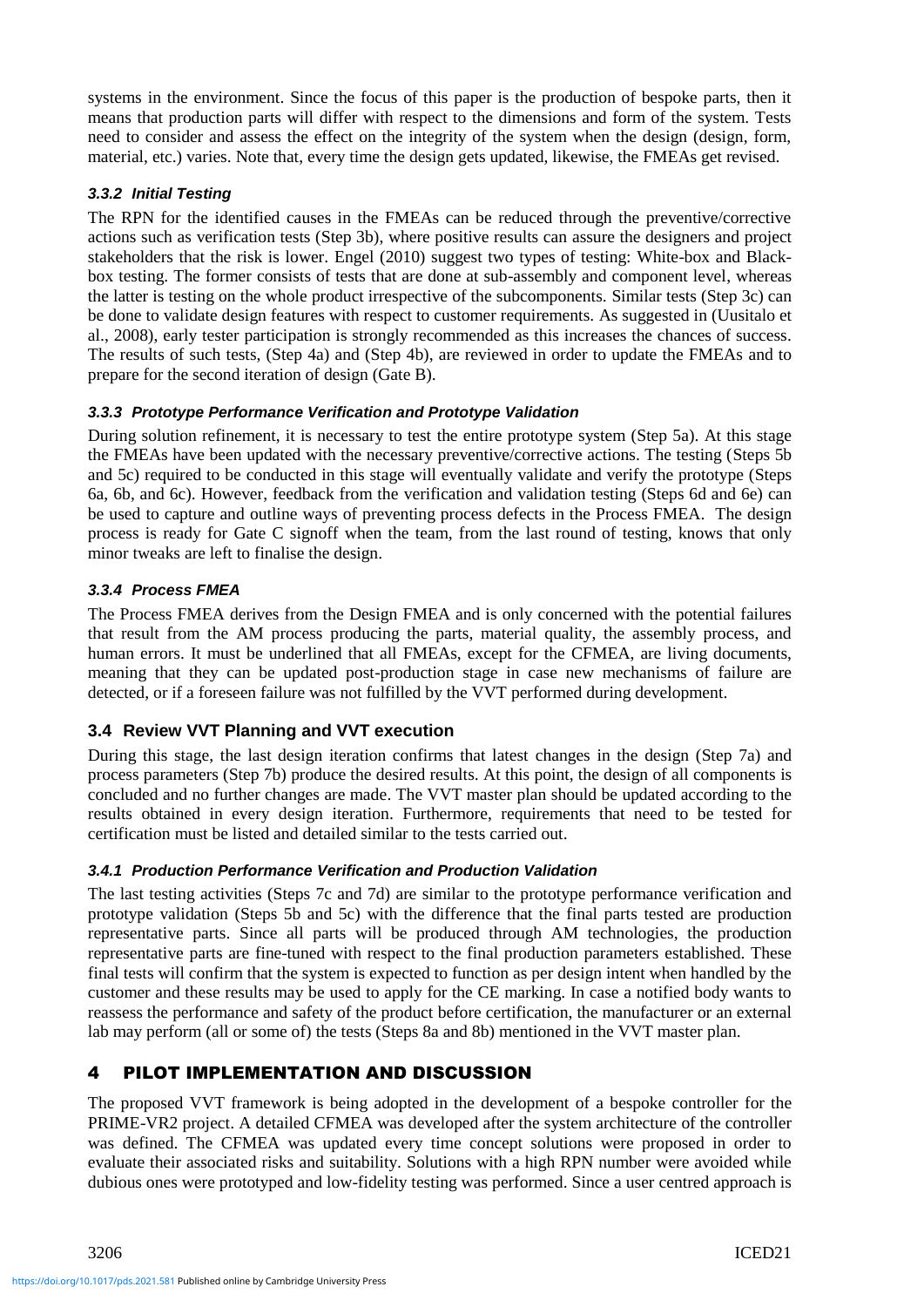being taken, early concept prototypes were also produced in order to get initial feedback from patients, by which it was possible to capture unforeseen handling issues. Furthermore, high-fidelity testing on an innovative structural feature was performed to obtain input for a form generation algorithm. This approach allowed the design team to explore innovative concepts involving 4D printing.

Basing the framework on the existing and proven SysTest VVT process, it has allowed project leaders to plan a Work Package for testing, and so, budget accordingly. By mapping the VVT framework to a widely accepted systematic design process, team members were able to understand the testing strategy. As argued by (Garzaniti, Fortin and Golkar, 2019), a systematic process ensures that all partners converge to the required deliverable by the stipulated deadlines whilst making sure that the required information is made available for the subsequent stages. This is critical in biomedical or similar projects where requirements are complex and can only be elicited through interaction with users.

Due to the nature of bespoke AM-based products whose market strategy varies from mass-produced ones, focus on testing is shifted towards the concept and embodiment design stages rather than on the detailed design stage. Prototypes produced at these phases resemble the final product much more than in traditional manufacturing processes. For this reason, the proposed VVT framework has a potential impact on projects carried out in industry as well, where technologies are not matured or the solution being developed requires different testing solutions. This framework does not prohibit partners from taking an agile approach during early embodiment stage but encourages testing to feed in the design. The combined top-down/bottom-up approach for the definition of verification and validation tests allows experiences from the project partners and stakeholders to define tests based on their key area of expertise when standards are missing. By employing the use of various types of FMEAs, it allows the project team to highlight risks/issues associated with product, manufacturing processes and their constituent technologies, as early as the concept stage. The latter allows the team to eliminate identified unreliable solutions before the design has advanced. However, in situations where relevant expertise is missing, physical or virtual testing may be needed to be performed. In such cases, related industry standards should be used to guide the testing procedure. As a limitation, this framework does not sufficiently take into consideration emerging technology implementation related risks. Furthermore, it still needs to be evaluated across different projects. Mankins (2009) states that the maturity of the technology correlates with the technical risks and thus, the proposed approach can be improved further to factor in uncertainties associated with the use of emerging technologies in the design and fabrication of smart products.

# 5 CONCLUSION

In this contribution, a VVT framework that aligns testing with the design process of Pahl et al. (2007) has been presented. The framework builds upon previous studies and methods utilised in industry, providing the structure needed to consider testing from an early stage whilst allowing flexibility to adapt to the specific nature of the project. Central to the framework is the utilisation of FMEA tools right from the moment the engineering requirements are available. These permit the project key experts to assess risks and prioritise between tests in order to meet costs and time constraints. The framework also reflects on the evolving nature of the manufacturing industry, which is seeing a shift to bespoke and personalised products through AM. It was also argued that the development of proof of concepts should consider implementing a VVT framework so that they are closer to being marketready. Finally, this framework also encourages the use of both physical and virtual testing so that projects stay within schedule and budget. Since testing can start early in the design process, the framework can be utilised in user-centred projects which allows the consideration of users when building customised co-designed products.

As the PRIME-VR2 project progresses, this framework will be revised in order to cater for unforeseen development circumstances and include lessons-learned, especially in the validation phase. Through links with sister projects in the medical field, the plan is to test the framework for its validity by encouraging consortia of similar projects to adopt it in order to assess the effect of VVT considerations. The authors will also endeavour to apply and improve this VVT framework in future research funded projects.